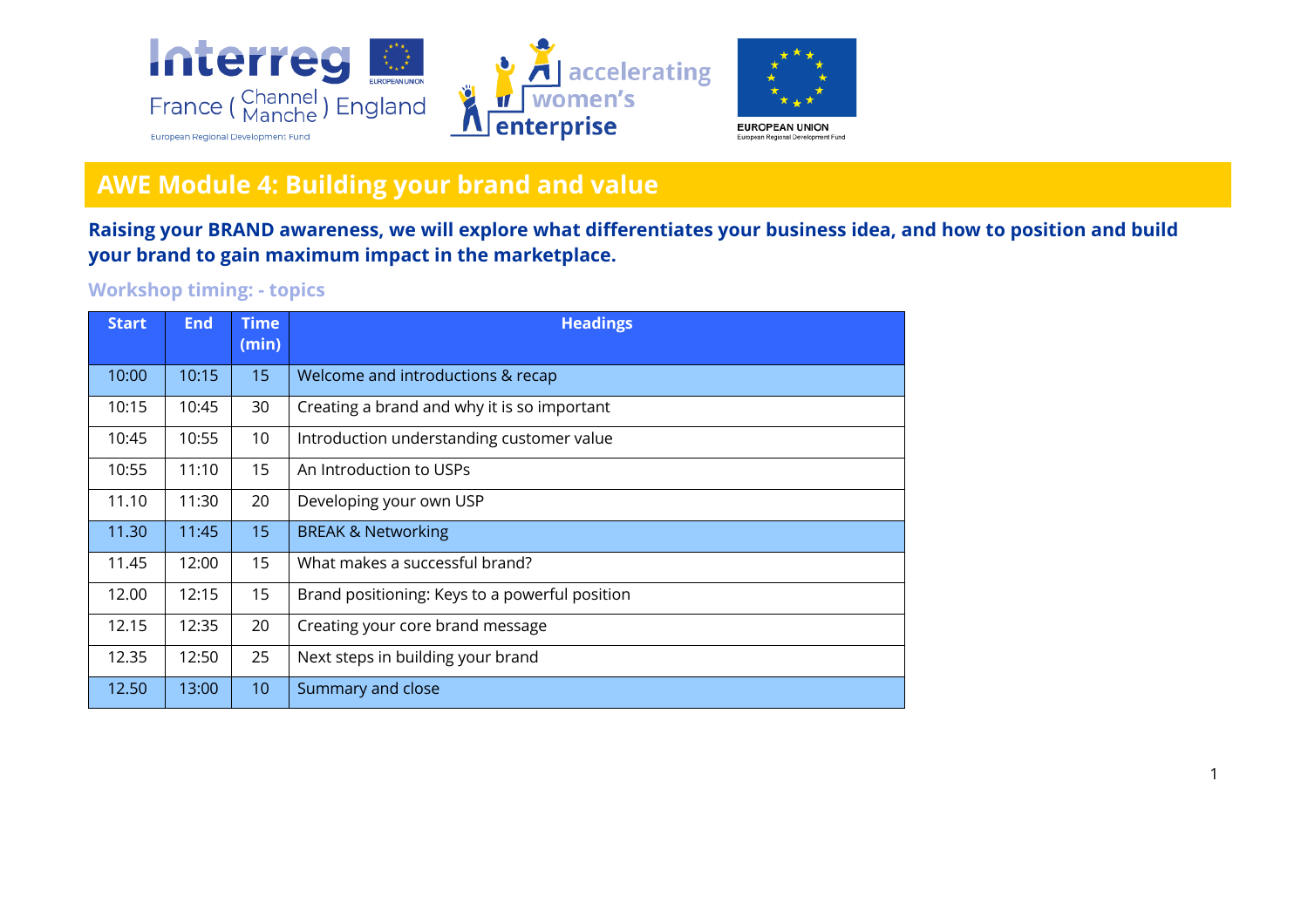## **Workshop headline topics**

| Content                                                                                                                                                                                                                                                                                | <b>Notes</b>                                                                                                                                                       | <b>Resources</b>                                     |
|----------------------------------------------------------------------------------------------------------------------------------------------------------------------------------------------------------------------------------------------------------------------------------------|--------------------------------------------------------------------------------------------------------------------------------------------------------------------|------------------------------------------------------|
| 1. Welcome & recap (15 min)                                                                                                                                                                                                                                                            |                                                                                                                                                                    |                                                      |
| Welcome everyone                                                                                                                                                                                                                                                                       | We are going to revisit                                                                                                                                            | PPT/ Media projector to be used for full<br>workshop |
| Housekeeping                                                                                                                                                                                                                                                                           | Customer personas                                                                                                                                                  |                                                      |
| Workshop format                                                                                                                                                                                                                                                                        | Competitor analysis                                                                                                                                                |                                                      |
| Introductions                                                                                                                                                                                                                                                                          | in this session - so worth recapping a<br>little on these two topics                                                                                               |                                                      |
| 2. Creating a brand and why it is so important (30 min)                                                                                                                                                                                                                                |                                                                                                                                                                    |                                                      |
| What is a brand? It is a lot of things- but in total encompasses your<br>company's whole identity.<br>It is what a company means to customers and it is the entire experience<br>they have with that company.<br>If a brand has a meaning of value to customer, they will pay for your | Using the handout, use the first<br>exercise to get the delegates to think<br>about popular brands and get them to<br>think about<br>The methods the brands use to | PPT<br>Handout                                       |
| brand over cheaper alternatives                                                                                                                                                                                                                                                        | communicate                                                                                                                                                        |                                                      |
|                                                                                                                                                                                                                                                                                        | Why you decide to purchase this<br>brand                                                                                                                           |                                                      |
|                                                                                                                                                                                                                                                                                        | How their messages are targeted                                                                                                                                    |                                                      |
| 3. An Introduction to Customers' perceived value (10 min)                                                                                                                                                                                                                              | Get the delegates to think about                                                                                                                                   | PPT                                                  |
| A customer will buy a product or service when they perceive it will be of<br>value to them in some way                                                                                                                                                                                 | putting themselves in the shoes of<br>their customers.                                                                                                             | Flipchart                                            |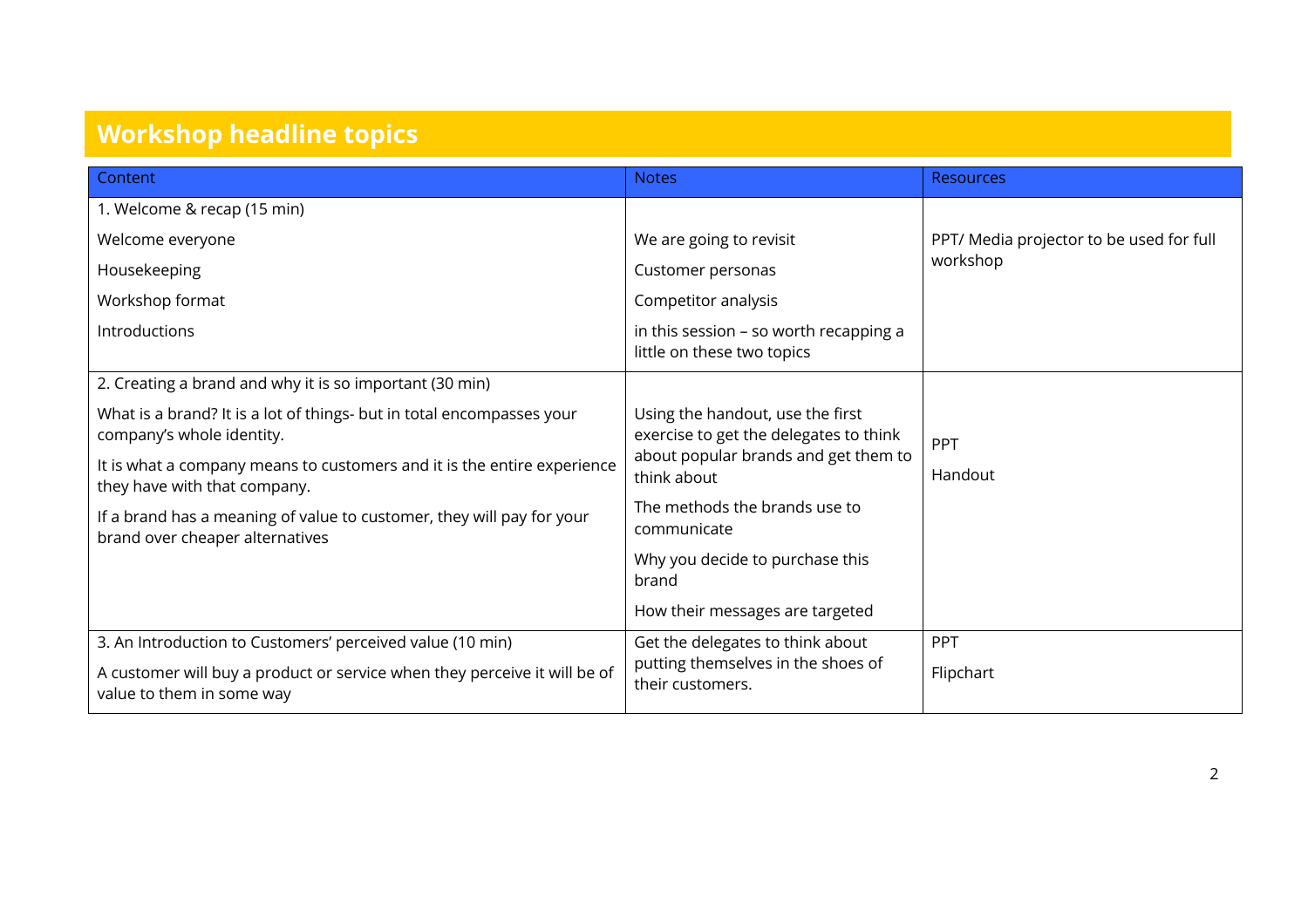| There are a variety of ways that customers define what it valuable to<br>them                                                               | Get them to think about why a<br>customer would want to buy from<br>them                                                |                                 |
|---------------------------------------------------------------------------------------------------------------------------------------------|-------------------------------------------------------------------------------------------------------------------------|---------------------------------|
| 4. An Introduction to USPs (15 min)                                                                                                         |                                                                                                                         |                                 |
| A USP is the way you can differentiate yourself from the competition                                                                        | PPT presentation                                                                                                        | PPT                             |
| Without a USP, customers will make a decision on price - which is not<br>the best way to position your company                              | Using the flipchart to record answers,<br>ask the group to should out what they<br>think unique selling points might be | Flipchart and post-its          |
| Give examples of typical USPs and how they need to be articulated                                                                           |                                                                                                                         |                                 |
| 5. Developing your own USP (20 min)                                                                                                         |                                                                                                                         |                                 |
| Get them to think about their own product idea                                                                                              | PPT presentation                                                                                                        |                                 |
| They have already done their customer personas - so get them to think<br>about the top 3 needs that their products meet for their customers | USP section within handout for them<br>to start in the session and to complete                                          | USP section in handout document |
| They have already done their competitor analysis. For their top 3<br>customers, give each a score of how well they meet the customer needs  | for their homework<br>Finishing this will give them a good<br>idea of what their USP is                                 |                                 |
| Think about their own offering and score it for the same 3 customer<br>needs or write down what they offer that the competitors don't       |                                                                                                                         |                                 |
| <b>BREAK &amp; NETWORKING (15 min)</b>                                                                                                      |                                                                                                                         |                                 |
| 6. What makes a successful brand? (15 min)                                                                                                  |                                                                                                                         |                                 |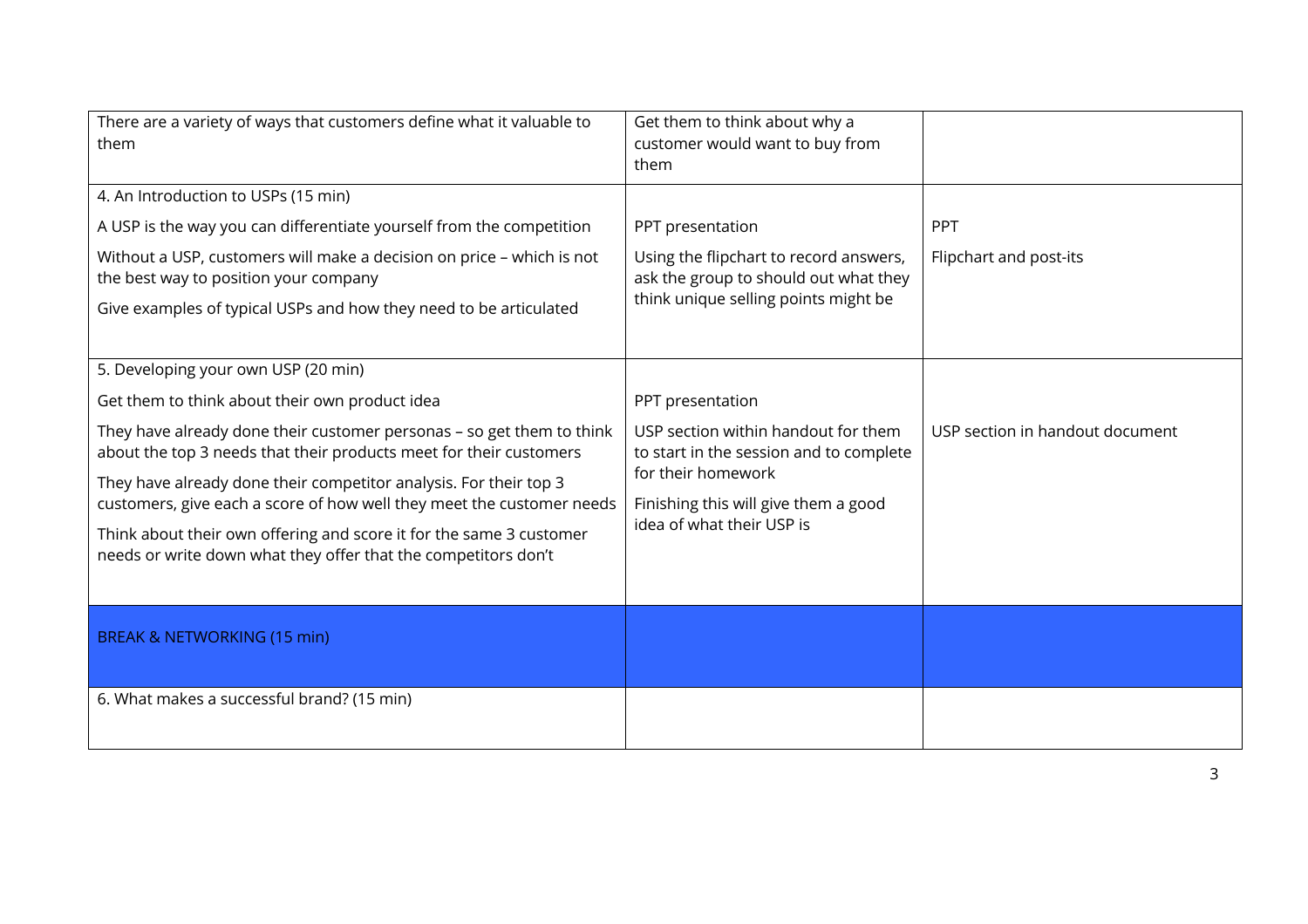| Kick off with consideration of some of the best-known brands, and get<br>delegates to explore what those brands work so well<br>Explain that successful brands stand for something fundamental - an<br>underlying principle that supports their company or product - this is<br>their positioning<br>Positioning elevates a brand above others is it is<br>Different<br>Focused<br>relevant | Handout includes some well-known<br>brand logos<br>Get them to choose the ones get them<br>to write down the things they<br>associate with the brand | PPT<br>Handout includes brand logos                                 |
|---------------------------------------------------------------------------------------------------------------------------------------------------------------------------------------------------------------------------------------------------------------------------------------------------------------------------------------------------------------------------------------------|------------------------------------------------------------------------------------------------------------------------------------------------------|---------------------------------------------------------------------|
| 7. Brand positioning: Keys to a powerful position (15 min)<br>Run through the keys to building a powerful position which are<br>Finding a niche<br>Ensure there is demand for your product<br>Develop a positioning statement that lays out what you do and what<br>you stand for<br>Think about ways to create contrast in the market place                                                | PPT                                                                                                                                                  | PPT<br>Feasibility document (including<br>competitor analysis grid) |
| 8. Creating your core brand message? (20 min)<br>Also known as your value proposition which is a statement that says<br>how your product/ service solves your customer problems and<br>improves their situation<br>What value your products offer in terms of specific benefits and<br>quantified value                                                                                     | Provide a template for their Value<br>Proposition in the handouts<br>Get them to complete this as part of<br>their homework                          | PPT<br>Handout contains Value Proposition<br>template               |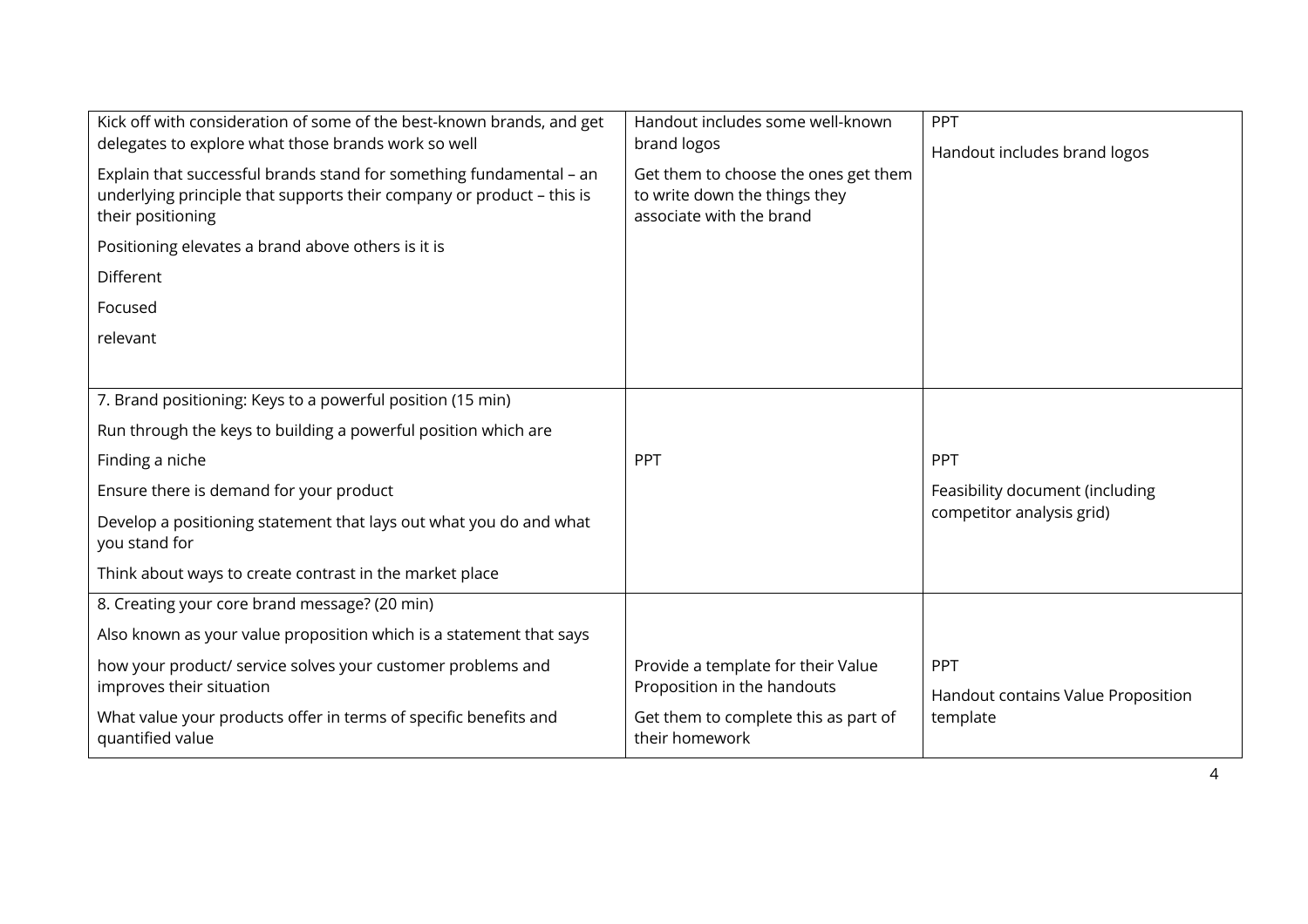|                                                                                              | <b>PPT</b>                            |
|----------------------------------------------------------------------------------------------|---------------------------------------|
| brand names on the list provided on<br>the handout and whether they have<br>bought the brand |                                       |
|                                                                                              | Get them to complete the taglines and |

| need to complete for their<br>homework | 10. Summary, Evaluation, Thank you (10 min) | Summarise what they have<br>learnt/ remind them what they | PP <sup>7</sup> |
|----------------------------------------|---------------------------------------------|-----------------------------------------------------------|-----------------|
|----------------------------------------|---------------------------------------------|-----------------------------------------------------------|-----------------|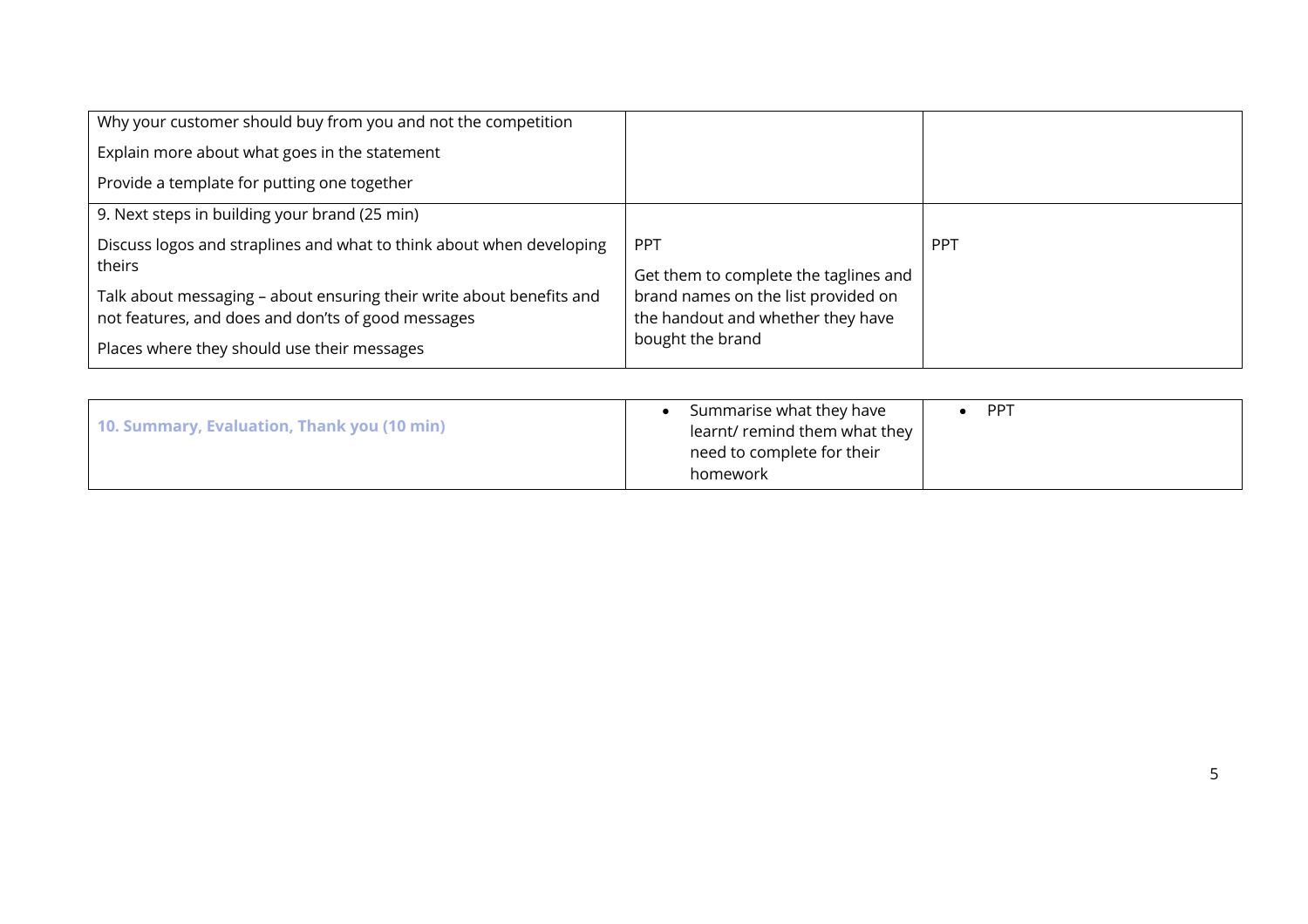## **The Power of a Brand!**

Complete these well-known tag lines with the brand name and mark 'yes' or 'no' to indicate whether you have every bought or used their products.

- And all because the lady loves MILK TRAY
- Every little help's \_\_TESCO
- Because I'm worth it \_LOREAL
- It's a bit of an animal \_\_PEPERARMI
- Beanz meanz \_\_HEINZ
- My mate \_\_MARMITE (love it or hate it)
- Melt in your mouth not in your hands \_\_M&M'S
- Save money live better \_\_ASDA
- Just do it! \_NIKE
- Think different \_APPLE
- "They're grrrreat" \_FROSTIES
- "I'd rather have a bowl of \_COCO POPS"